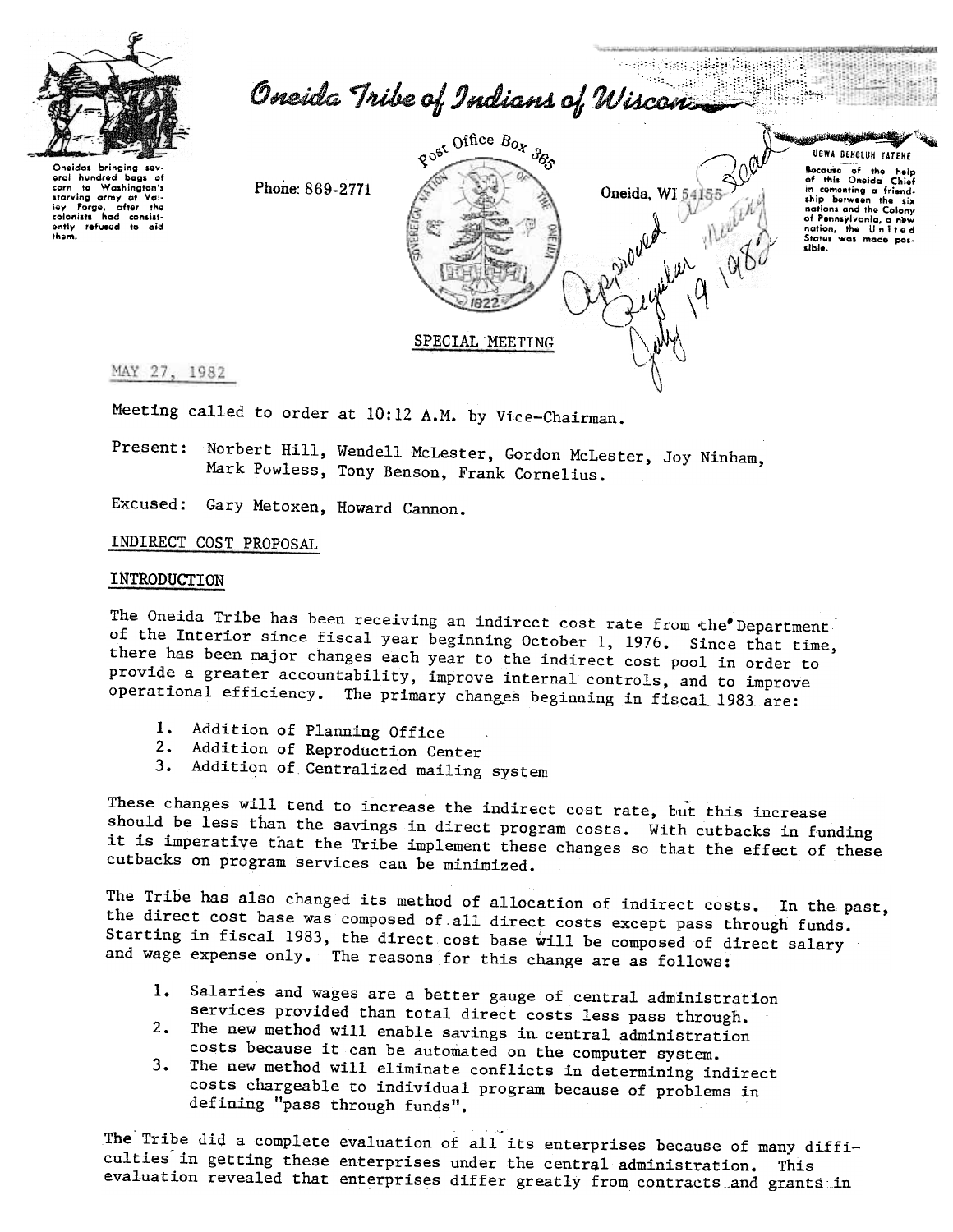Oneida Tribe of Indians of Wisconsin Special Meeting of May 27, 1982 Page 2

purpose, format, control and objectives. As a result, enterprises are set up separately in 1983 from contracts and grants in regard to the indirect cost pool. The Tribe will contract with each enterprise for accounting and data processing services, and revenues from these contracts will be deducted from the actual indirect cost pool itself.

As of September 30, 1982, the Tribe is planning to imprement the "One-audit concept". This will be the first complete audit of the Tribe since the BIA audit was done as of June 30, 1978. Much of the cost of this audit is in the 1983 indirect cost proposal and therefore is part of the reason for the higher indirect cost rate.

Tony made a motion to approve the indirect cost rate. Frank seconded. Motion carried.

# NOMINATIONS FOR INDIAN EDUCATOR OF THE YEAR

Frank made a motion to submit the following nominations to NACIE for Indian Educator of the Year:

Bill Gollnick Norbert Hill, Jr. Dr. Robert Powless Don White Al Manders

Wendell seconded. Motion carried.

## TRIBAL SCHOOL GRADUATES

The Oneida Tribal School will be graduating 10 students. The entire Business Committee was invited to attend. 'It will be held in the Sacred Heart Center Auditorium at 1:30 P.M. on June 3, 1982. Mark made a motion to approve a watch and a \$10.00 gift certificate from the Arts & Crafts Store as a gift for them. Joy seconded. Frank and Tony opposed. 4 yes. Motion Carried.

#### PERSONNEL MANAGER RECOMMENDATION

Pamela Webster Wage Claim

In regard to the wage claim of Pamela Webster, a reply from the Assistant District Attorney of Brown County stated, "From past experience, it would be my opinion that the District Attorney's Office would be unable to proceed on 'behalf of Ms. Webster against the Oneida Tribe in a manner such as this. Additionally, I understand that the Oneida Tribal organization itself has procedures available for one member of the Tribe who feels a grive by the actions of another member of the Tribe. In this case, it would seem more appropriate that those avenues be explored by Ms. Webster."

Gordon made a motion to re-consider the action of the Business Committee and approve the wage payment to Pamela Webster. Joy Seconded. Tony asked if Gordon would amend the motion and include in the motion that the administrator at that time who did instigate the extra work at the time and refused to pay as stated in the minutes. That if ever he work for the Tribe or was hired by the Tribe that this issue be brought up and taken into consideration at that time. Frank said Pamela Webster should send something in writing to the Business Committee. 3 yes, Wendell and Frank opposed. Mark abstained. MOtion Carried.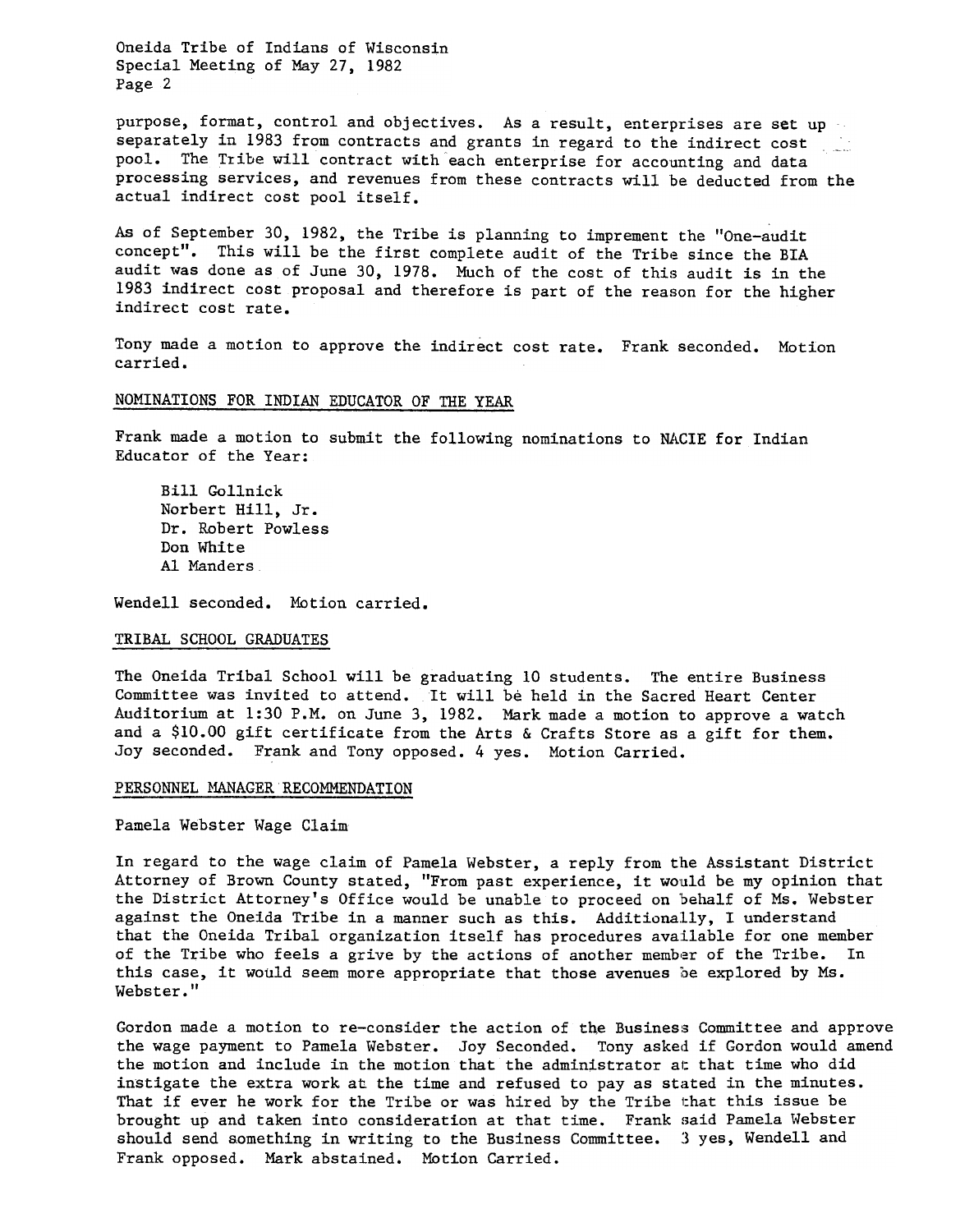Oneida Tribe of Indians of Wisconsin Special Meeting of May 27, 1982 Page 3

Wendell stated his reason for opposing. "Basic reason for his opposing is that he was here during the lengthy time that all of these things went on and in particular this one. I did vote on this when the Business Committee took action to resolve this problem. I concur with the original decision that was made and secondly I do not really see a request coming from the individual fo reconsideration for the kind of action that is being taken."

Frank stated "the reasons for my opposing, for the record, that there is no request from the individual, no formal request in writing. Secondly for the same Business Committee to undue something that they in fact approved of before without all the members who had previously voted and for the actual reasons why, without studying it to go back on the minutes and say why they voted to sustain and not approve that request and then to turn around and without any document in front of them and approve it is to me unfair in that the Business Committee at that time had the documents had all knowledge and information in front of them. Now to say that the State refused it and supported that Business Committee's decision. The District Attorney in Green Bay refused to adjudicate this, referred it back to the Business Committee. To sustain our actions which was correct and then to immediately turn around and reverse our decision seems inappropriate."

Joy stated as a final comment that the present administrator should make it very clear to all Program Director's that they make NO promises to Tribal employee's verbally. Any promises made with a monetary nature should come out of the Director paycheck.

Gordon stated, "The purpose of my motion was to try to rectify an injustice that had been done to one of our own individuals and I felt that she was not a party to the problems. We are. I feel I have a right to change my mind as when I first came on here I sat in on the discussion of the present committee that sits her and I listened to very briefly a descision that was made to turn a situation over to out attorneys to handle. I did not have all the facts as they were not presented to me but the Business Committee took action. I went with the Business Committee action because I was not knowledgeable of what had transpired earlier. I accepted the information in the discussion. I feel that I've looked at this situation since that time. Also, I feel that the recommendation that came from Pamela Webster stated that this was the desire that she requested. I have no problem with putting this in writing by Pamela Webster to the Business Committee to change their mind. I feel that it is not necessary but I would have a problem accepting something like that. As far as not having the documentation or understanding, I felt that I am more prepared now than I was at that time, based on the decision of the discussions that the Business Committee had at the time. So I am just clarifying my situation.

## EMPLOYMENT RECOMMENDATION

Mark made a motion to approve the recommendation of the Personnel Selection Committee of May 24th and 25th, 1982 for the position of Mail Clerk at the Oneida National Memorial Building.

- \* 1. Paula M. King
	- 2. Brucelyn Corneli
	- 3. Elaine M. Skenandore

Joy seconded. Gordon abstained. Motion carried.